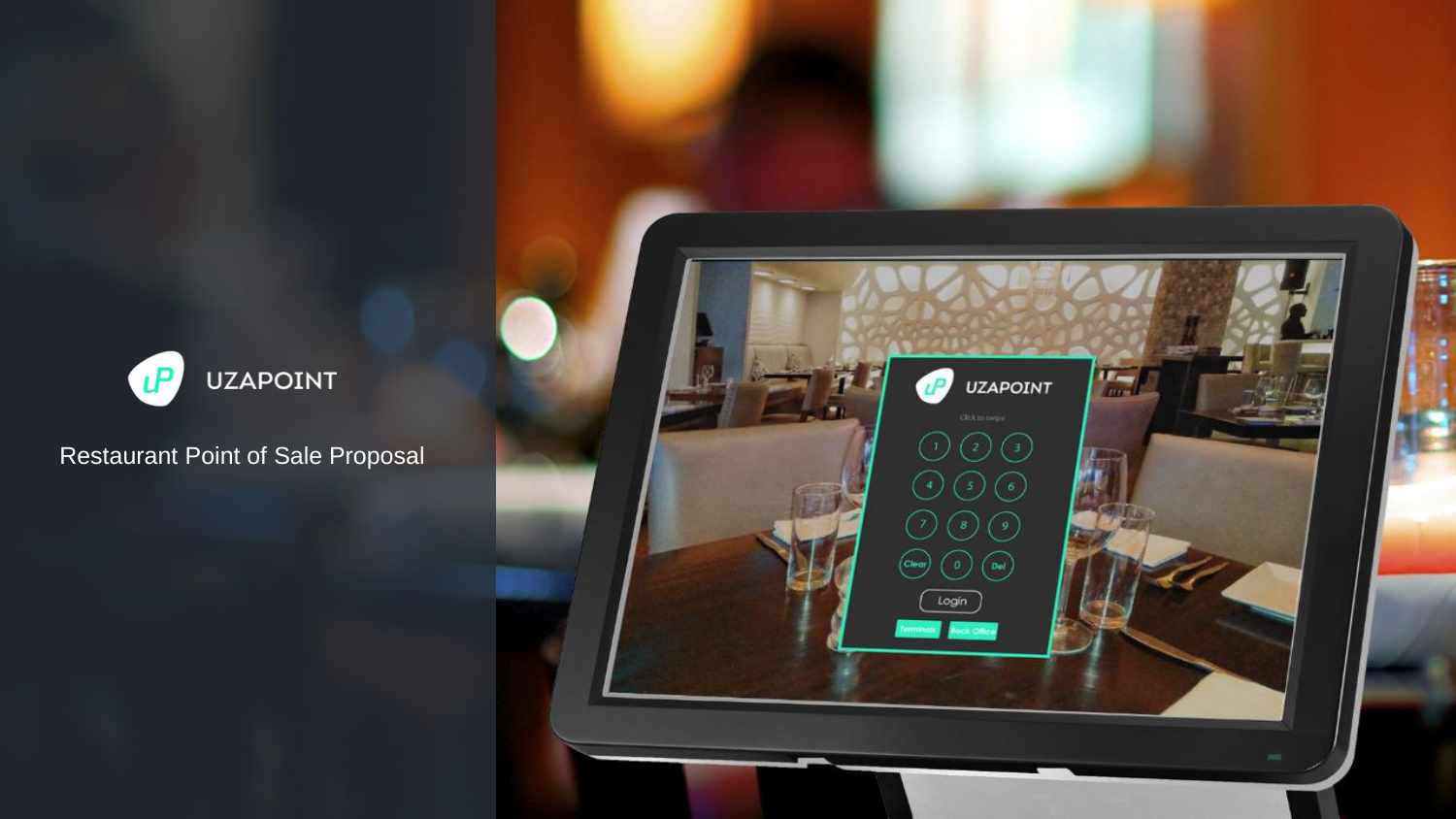# **The Problem**



- 1. Stock mismanagement and theft.
- 2. Cumbersome end of day/month reconcilliation.
- 3. Lack of standard restaurant tax reports .
- 4. Issuing of manual ETR receipts.
- 5. Poor customer service between waiters, kitchen staff and cashiers.
- 6. Lack of a way to track your business progress outside your premise.
- 7. Very high Audit costs due to lack of financial reports.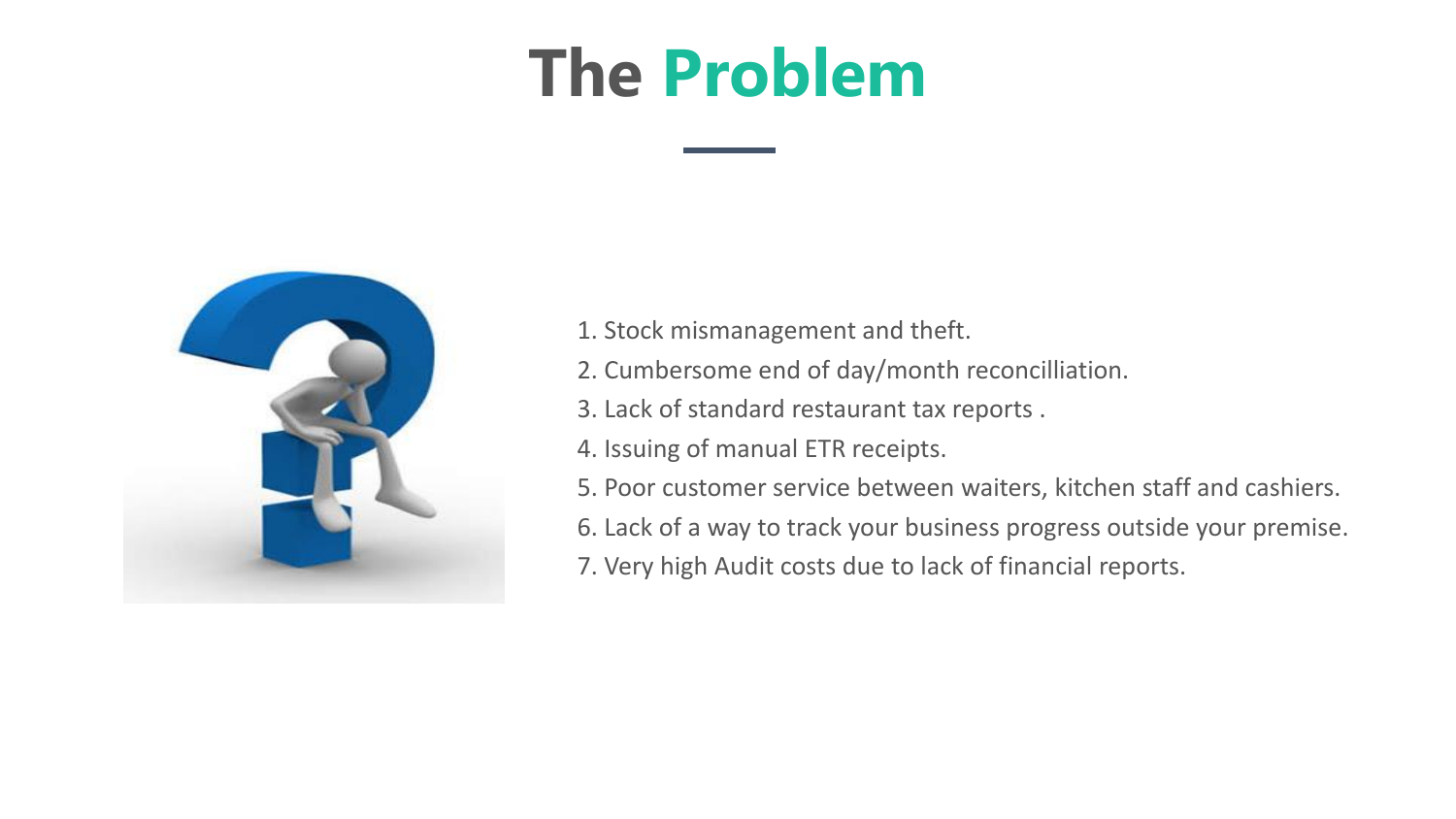### **Our Solution**

### **WE PROVIDE**

A simple, affordable and innovative Restaurant Management Solution known as uP Hotelier, which allows restaurant owners to enhance their business efficiency, profitability and intelligence.

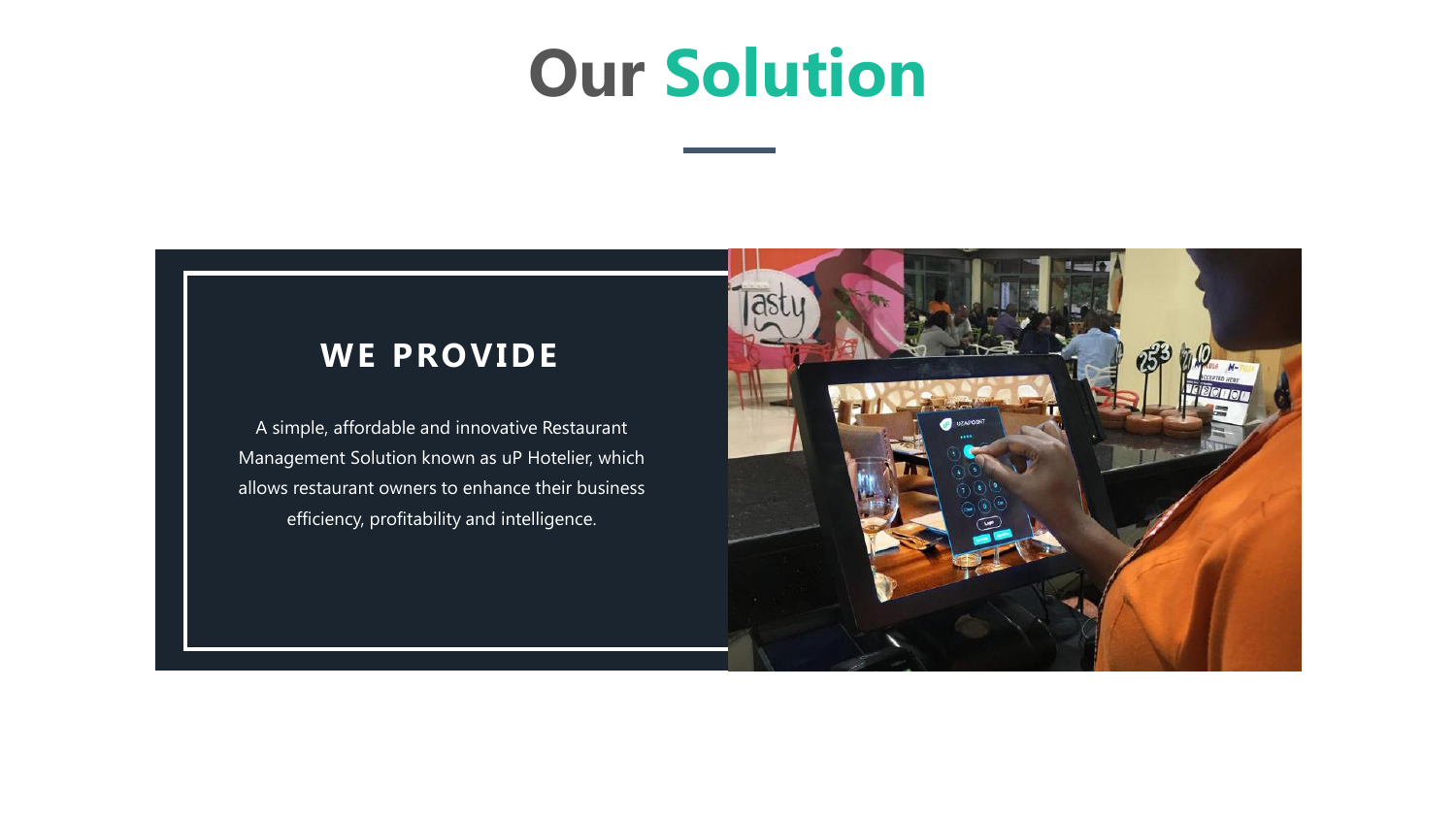# **Value Proposition**



- 1. Stock and Recipes Management.
- 2. Automated end of day/month reconcilliation.
- 3. Standard restaurant tax reports e.g. Catering Levy report.
- 4. Integration to ESD Machine for automated ETR receipts.
- 5. Efficient customer service and staff coordination through seamless receipt ordering process.

6. Automated Daily Sales Summary reports sent to Director's email after shift.

7. Automated Management Accounts and Financial reports such as Profit and Loss Account.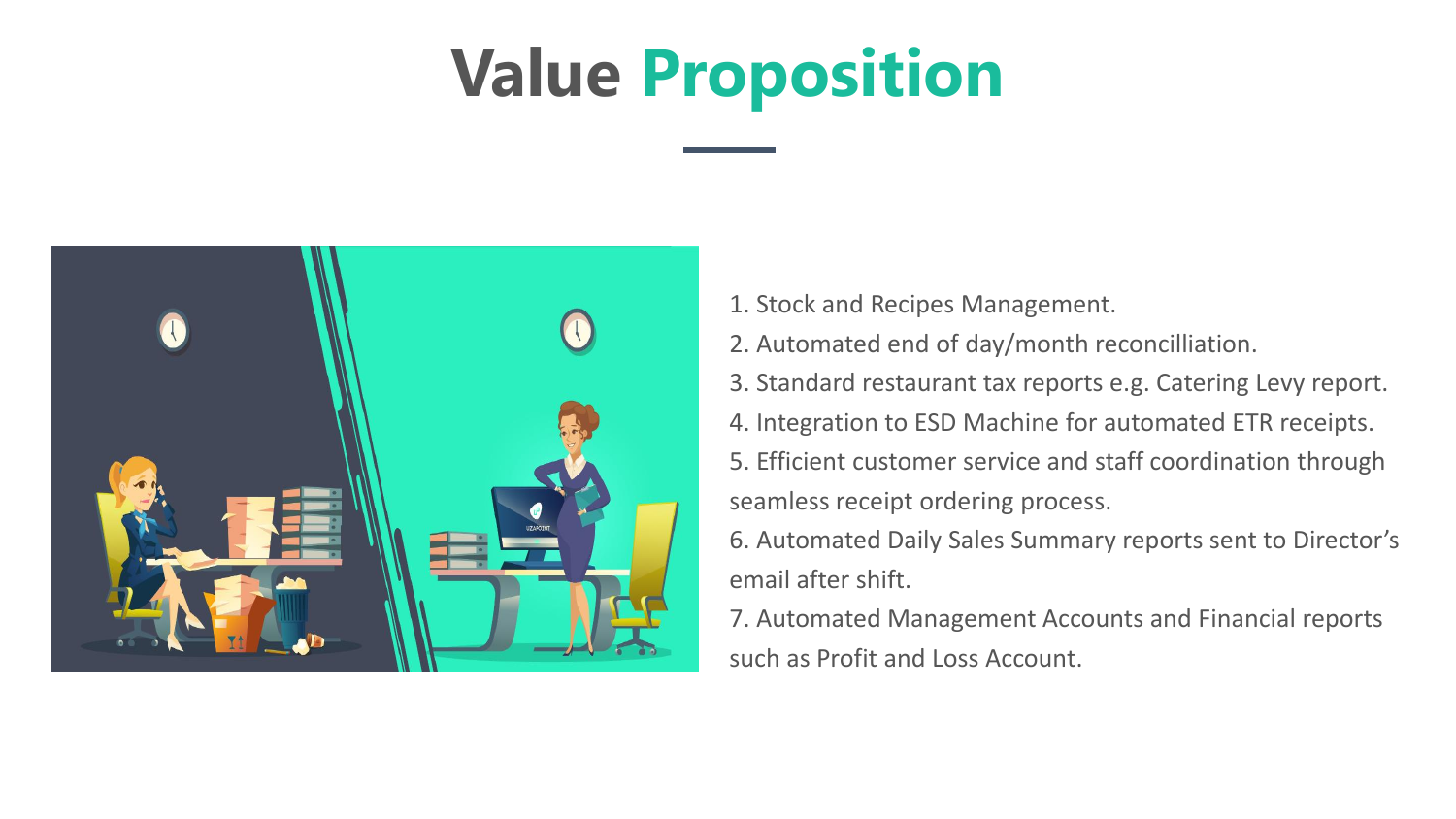### **System Features**





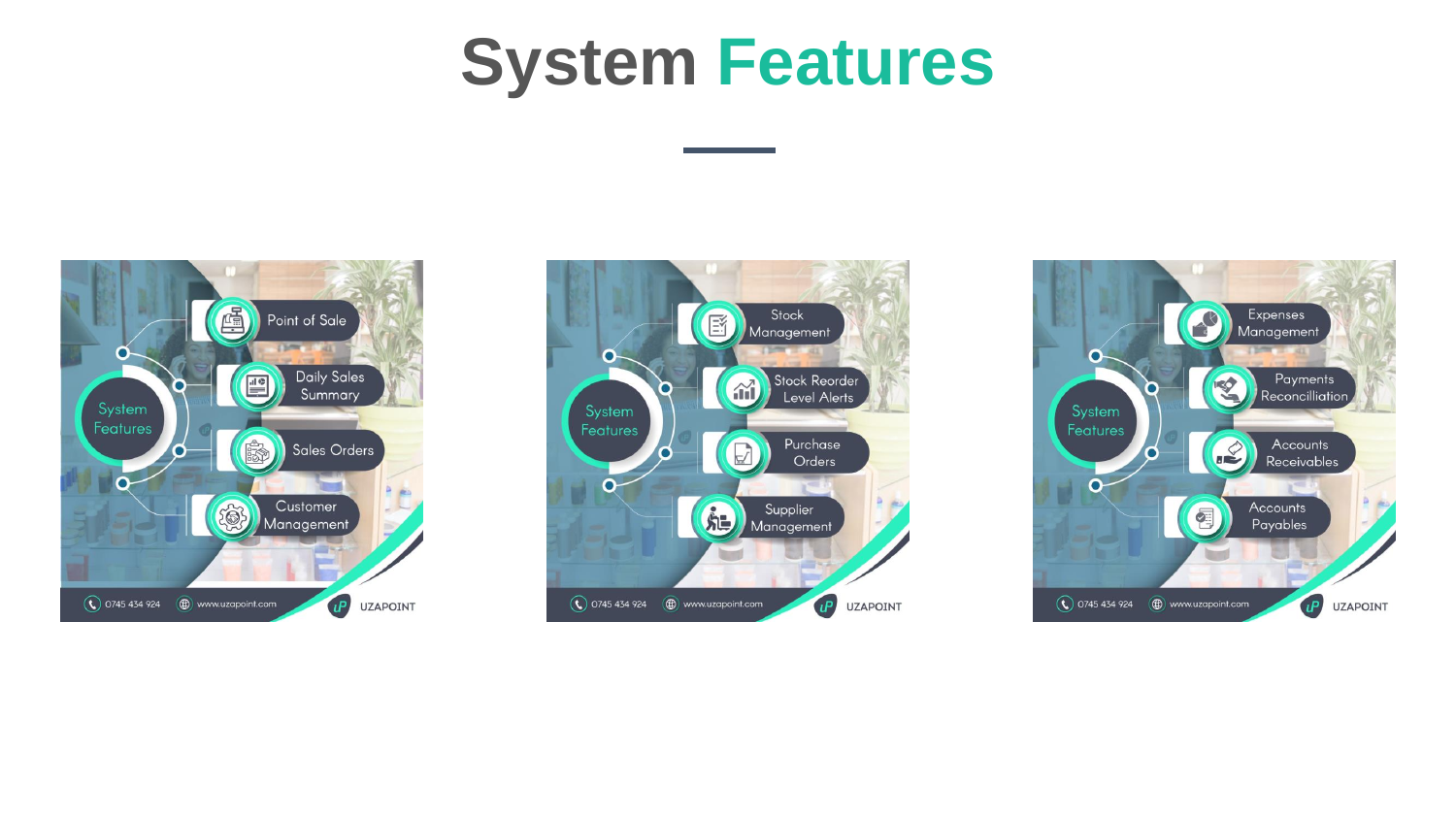### **Why Choose Us**



**Beautiful, Easy and Straightforward**



**Amazingly, Pocket Friendly**

#### **I N N O VAT I V E**



**Guaranteed, Safety and Dependability**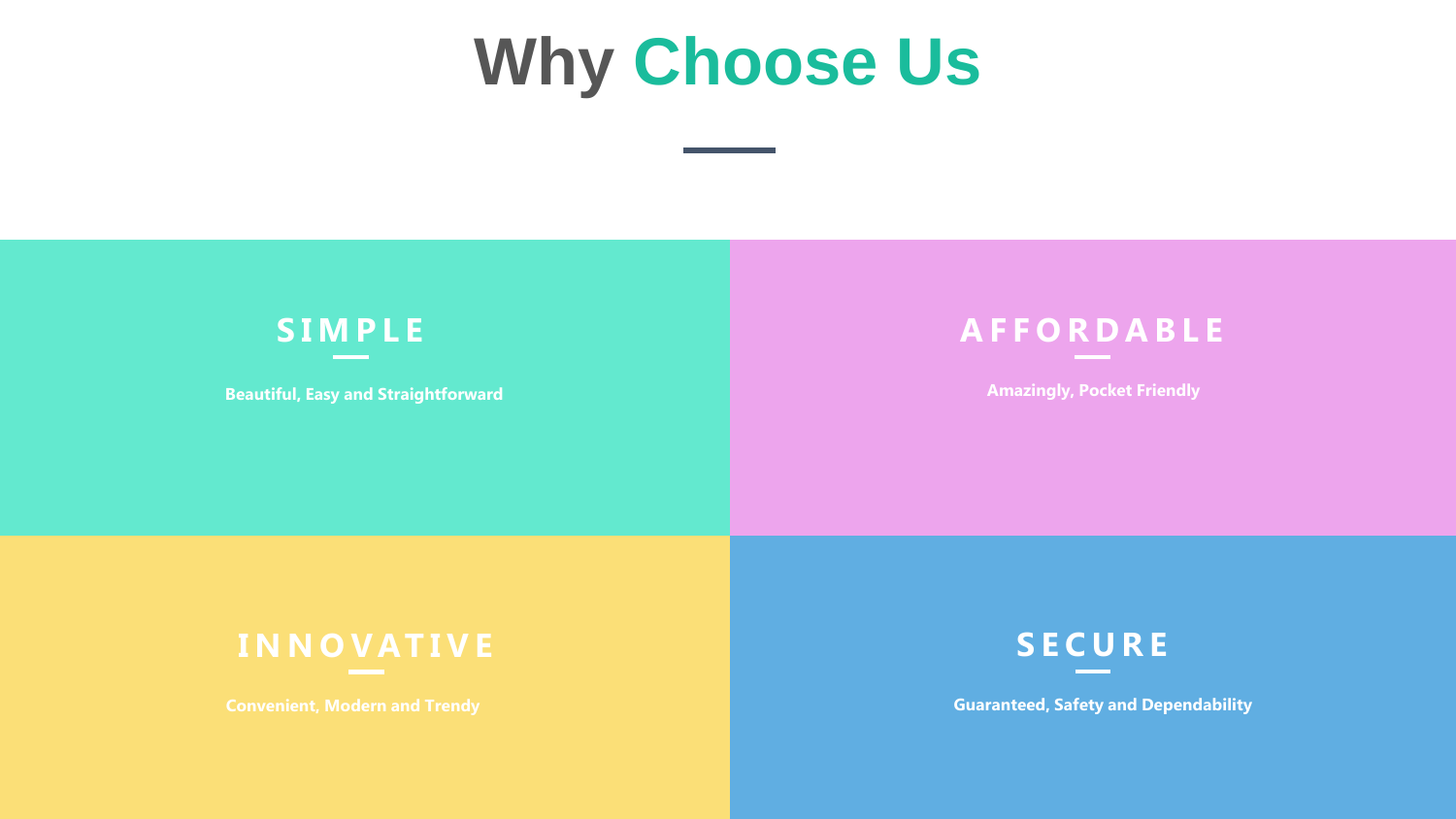### **Our Testimonials**



Seven Restaurants Ltd **KIRAN JETHWA**

The Good Food Company Ltd

"I've tried very many POS vendors in the market. UzaPoint is by far the best solution for any serious retailer. Their team gets it and have been the driver of our 40% growth."



#### **ESTHER MUCHEMI**

Heavenly Wings Food

After 40 Hotel

"The solution has been a very key resource in our Fast Food Chain. It has allowed us to give customers quality service, with absolutely no down time. Their team is also very friendly and supportive."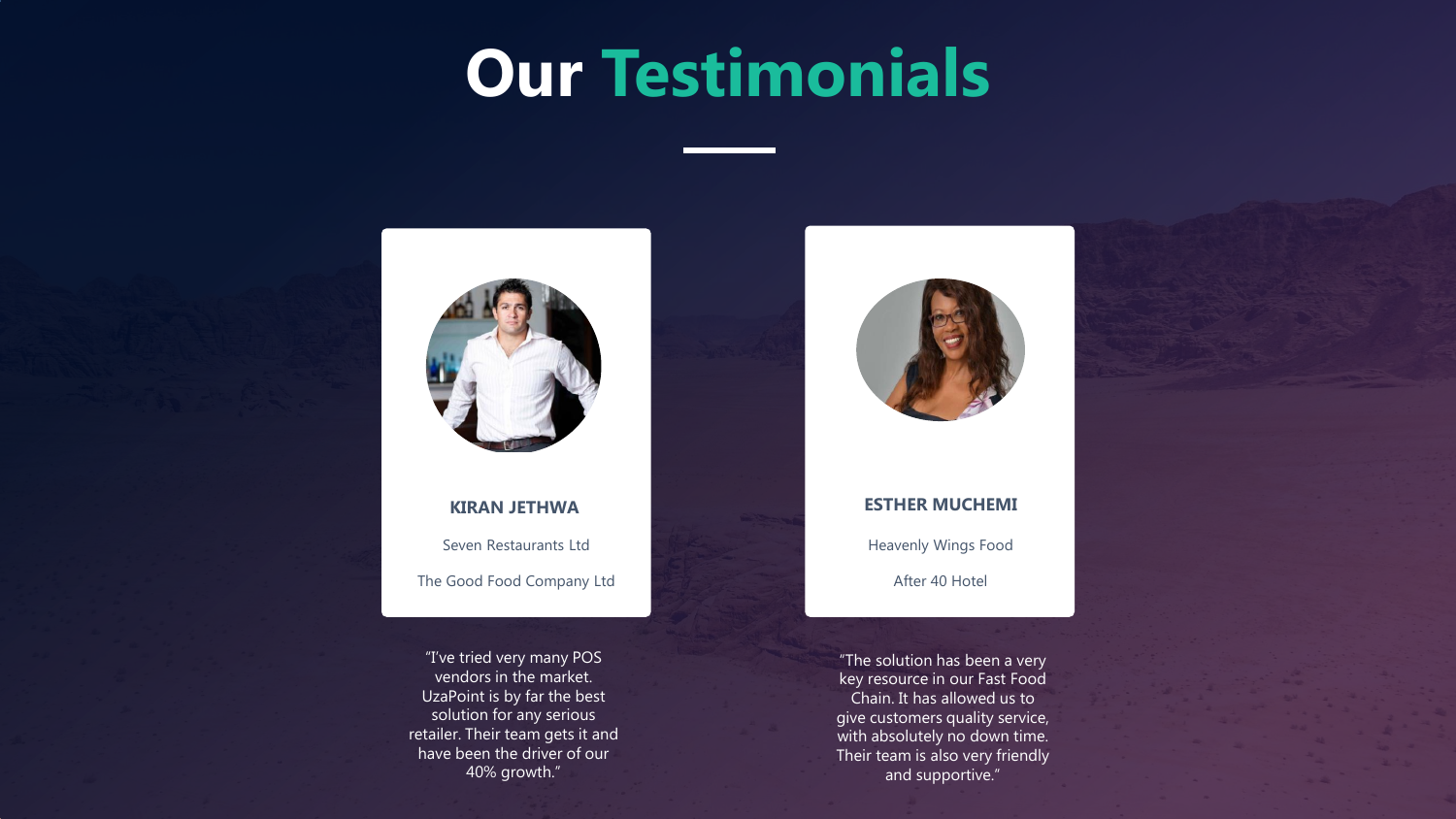# **Implementation Procedure**



#### **Restaurant Reconnaissance**

This is a site visit done to gather customer needs from the prospective users, understand their business process, evaluate their environment in order to determine list of requirements for the project.

#### **System Customization to suit client's needs**

This is the modification of the system to suit specific customer needs gathered during reconnaissance such as tailor-made management reports and introducing business controls in the system process flow.



 $\bm{\omega}$ 

#### **System Installation, Testing and Employee Training**

This process involves software installation in the server, Hardware configuration on the system, data entry, roles and permissions assignment, system end to end testing and training employees.



#### **System Going Live and Pilot Phase**

This process involves official use of the system and a period of dedicated customer support on site and remotely respectively as per the terms and conditions.

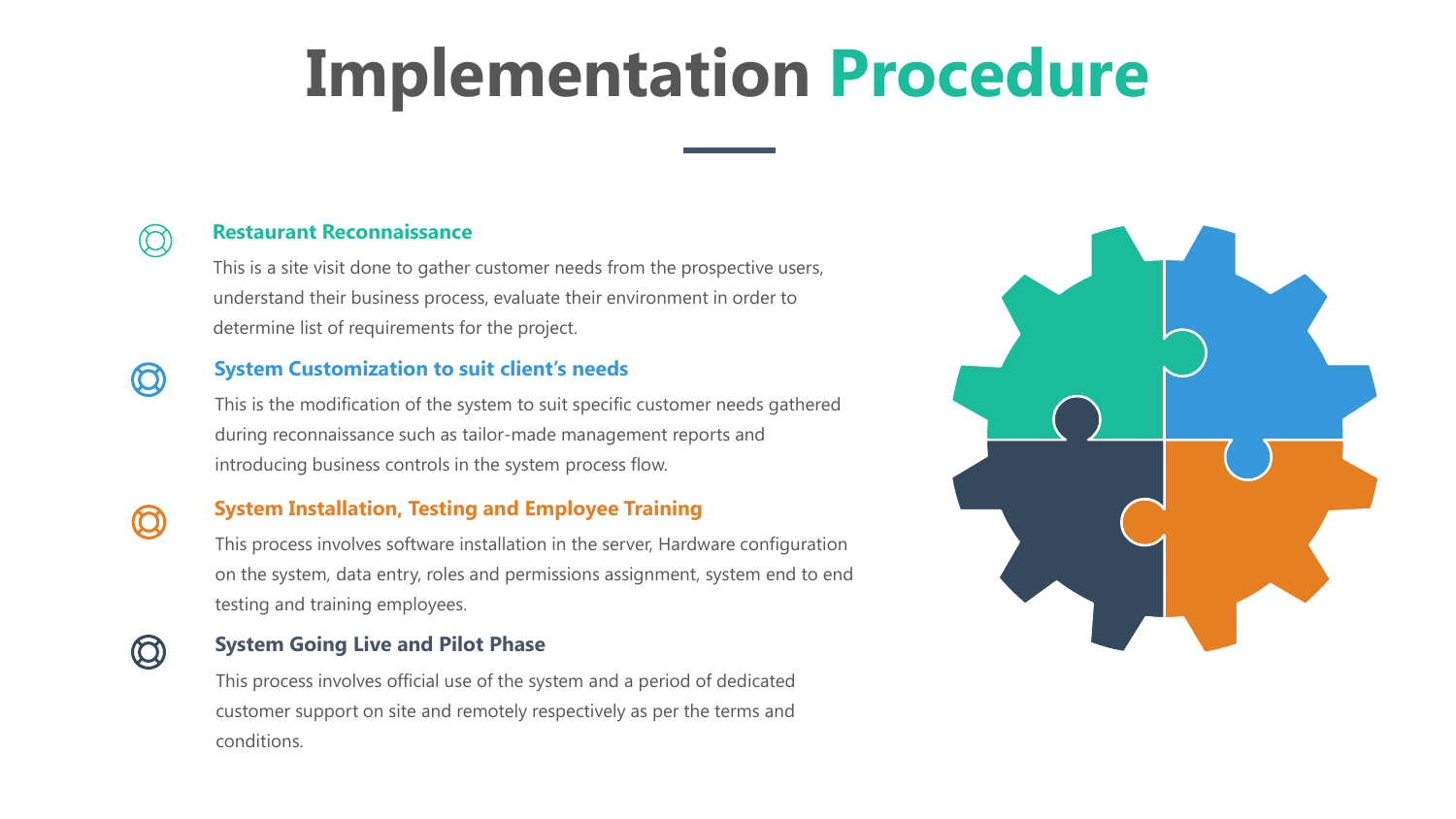# **Hardware Requirements**

|                | <b>Item Name</b>                                            | <b>Description</b>                                                                                                                                                                                                                                                                                   | <b>Specifications</b>                                                                                        | <b>Quantity</b> |
|----------------|-------------------------------------------------------------|------------------------------------------------------------------------------------------------------------------------------------------------------------------------------------------------------------------------------------------------------------------------------------------------------|--------------------------------------------------------------------------------------------------------------|-----------------|
| 1              | <b>POS Terminal</b>                                         | 1 Waiter's Machine to post customer orders to the Kitchen and<br>Barista/Bar and to initiate printing of Bill                                                                                                                                                                                        | 15 - 17 Inch Touch Screen<br>500 GB Hard Disk<br>4GB Ram<br>Core i3 - Core i5<br>MSR Reader for swiping Card |                 |
| $\overline{2}$ | <b>Thermal Printer</b>                                      | 1 Printer to print the Kitchen Orders<br>1 Printer to print the Barista/Bar Orders<br>1 Printer for the waiters to Generate a Customer Bill<br>1 Printer for the Cashier to Generate an ETR receipt                                                                                                  | Network Port<br>USB port compatibility<br>Supports both Linux and<br>Windows                                 | 4               |
| 3              | <b>ESD Machine</b>                                          | 1 ESD machine that will be used by the Cashier to sign every receipt<br>after a customer has made a successful payment                                                                                                                                                                               | Network Port<br>POS Compatibility<br>Suggested brand: TSL ESD                                                |                 |
| $\overline{4}$ | <b>Desktop</b><br><b>Machine</b>                            | 1 Server Machine that will be used for running the whole<br>system locally (Will be loaded with Linux Operating System)<br>1 Cashier Machine for doing Backoffice accounting functions and<br>Front office ETR generation (Should be purchased fully loaded with<br><b>Windows Operating System)</b> | 500GB Hard disk<br>Core i3/i5<br>4GB - 8GB RAM<br>With Mouse, Monitor and Keyboard                           | $\overline{2}$  |
| 5              | <b>Ultra Power</b><br><b>Saving (UPS)</b><br><b>Machine</b> | 1 UPS for the POS terminal and it's Thermal printer<br>1 UPS for the Kitchen Thermal Printer<br>1 UPS for the Bar/Barista Thermal Printer<br>1 UPS for the Server Machine and the ESD Machine<br>1 UPS for the Cashier Machine and the Cashier Printer                                               | Input Value:<br>$220 - 240$ V<br><b>Output Value</b><br>$220 - 240$ V                                        | 5               |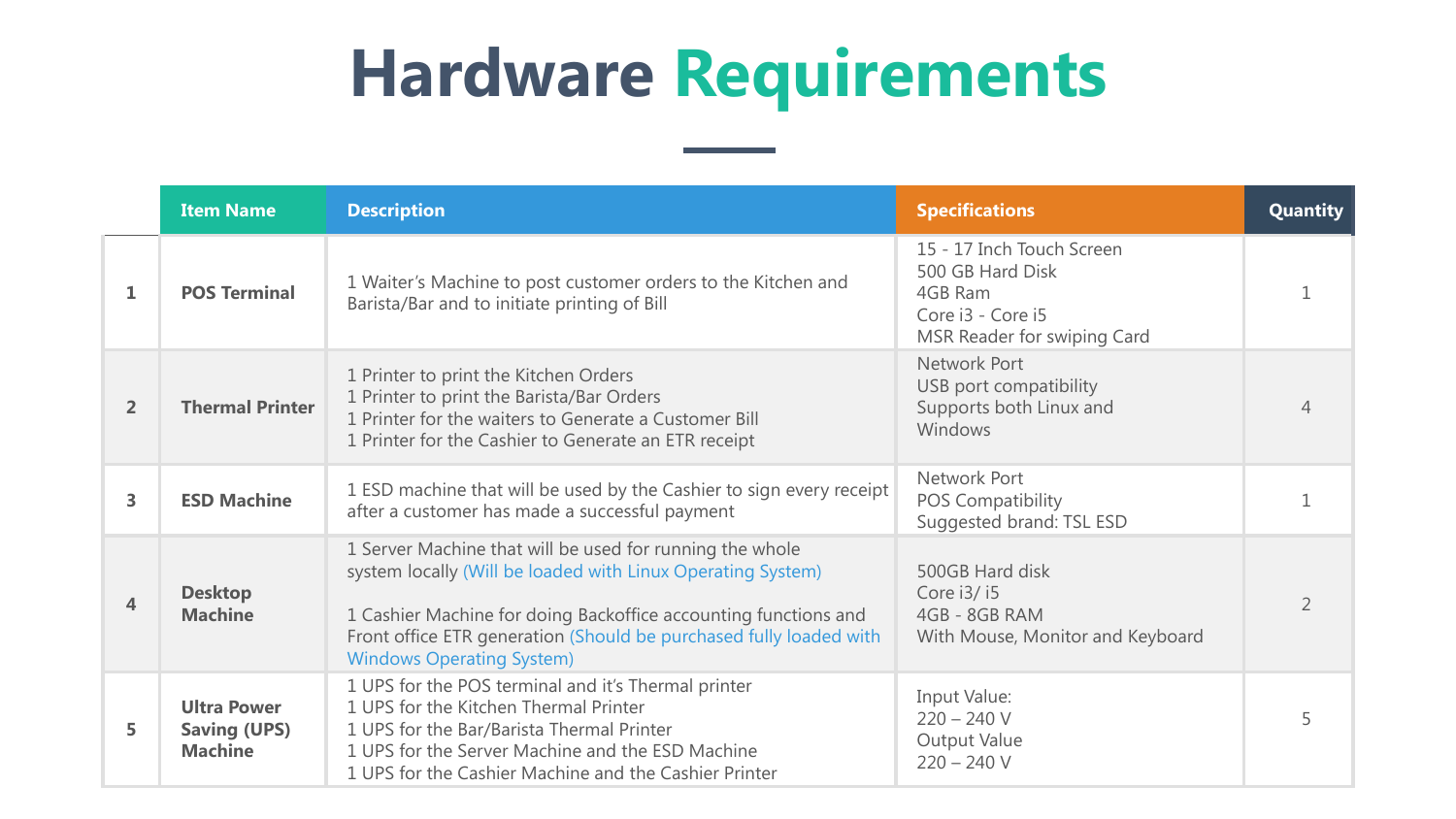# **Data Entry Requirements**

|                         | <b>Date Entry Subject</b>           | <b>Data Entry Fields Required</b>                                                                                                                                                                                                                                            |  |  |
|-------------------------|-------------------------------------|------------------------------------------------------------------------------------------------------------------------------------------------------------------------------------------------------------------------------------------------------------------------------|--|--|
| $\mathbf{1}$            | <b>Locations and Stores List</b>    | Location/Outlets Name, Respective Store List                                                                                                                                                                                                                                 |  |  |
| 2 <sup>1</sup>          | <b>Product Classifications List</b> | Product Category Name, Product Subcategory List                                                                                                                                                                                                                              |  |  |
| $\overline{\mathbf{3}}$ | <b>Product List</b>                 | Product Category, Product Sub-Category, Product Name, Product U.O.M, Can Sell (Yes or No), Can<br>Stock (Yes or No), Can Expense (Yes or No), Can Expire (Yes or No), Cost, Purchase Tax, Price, Sales Tax,<br>Location Name/Outlet, Product Image (Image is Not compulsory) |  |  |
| $\overline{4}$          | <b>Stock Conversion Units List</b>  | $1 (U.O.M) + (Product Name) = Number of Units + (U.O.M)$                                                                                                                                                                                                                     |  |  |
| 5                       | <b>Recipes List</b>                 | B.O.M Product, B.O.M Quantity, Recipe Stock Items, Recipe Stock Items Quantity and Unit Costs                                                                                                                                                                                |  |  |
| 6                       | <b>Happy Hour Product List</b>      | Promotion Frequency (Daily, Weekly, Monthly), Start Date, End Date, Start Time, End Time, Happy Hour<br>Product List, Product Promotion Price                                                                                                                                |  |  |
| $\overline{ }$          | <b>Supplier List</b>                | Business Name, Business Description, Supplier Email, Supplier Phone Number, Payment Terms, Location<br>Tag/Outlet, Supplier Payment Account Details                                                                                                                          |  |  |
| 8                       | <b>Supplier Product List</b>        | Supplier Name, Product Name, Unit Quantity, Purchase Price, Purchase Tax                                                                                                                                                                                                     |  |  |
| 9                       | <b>Customer List</b>                | Customer Group, Customer Name, Customer Email Address, Customer Phone Number                                                                                                                                                                                                 |  |  |
| 10                      | <b>Expenses Classification List</b> | Expense Category Name, Expense Subcategory List                                                                                                                                                                                                                              |  |  |
| 11                      | <b>Initial Stock Take List</b>      | Product Sub-Category, Product Name, Storage Area, Quantity (Physical Count)                                                                                                                                                                                                  |  |  |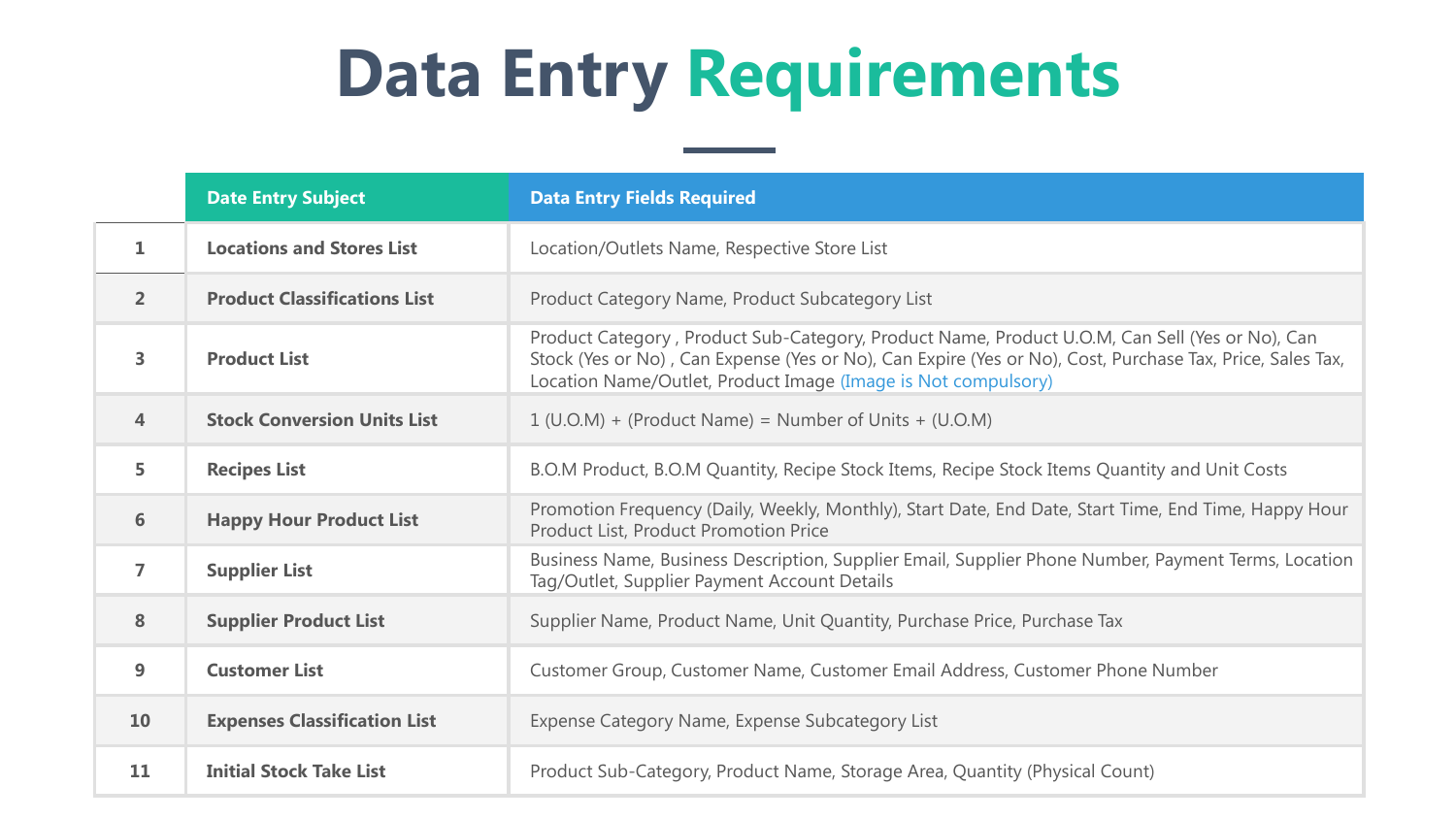# **Software License Invoice**

|   | <b>Item Name</b>                                                                                                                                                                      | <b>Quantity</b> | <b>Price</b>             | <b>Amount</b> |  |  |
|---|---------------------------------------------------------------------------------------------------------------------------------------------------------------------------------------|-----------------|--------------------------|---------------|--|--|
| 1 | <b>Point of Sale Software License, Installation and Training</b><br>Point of Sale, Sales Management, Stock Management, Procurement, Daily Sales<br>Summary Report & ETR Configuration | $\mathbf 1$     | Kshs. 150,000            | Kshs. 150,000 |  |  |
|   |                                                                                                                                                                                       |                 |                          |               |  |  |
|   |                                                                                                                                                                                       |                 | <b>Total Amount Due:</b> | Kshs. 150,000 |  |  |
|   |                                                                                                                                                                                       |                 |                          |               |  |  |
|   | <b>Payment Terms:</b><br>100% Deposit before start of the Project<br>Exclusive of Hardware and Networking Costs                                                                       |                 |                          |               |  |  |
|   | <b>Bank Details:</b><br>Account Name: Uzapoint Limited<br>Account Number: 2250013733<br>Bank Name: Guaranty Trust Bank<br>Bank Branch: Skypark Towers                                 |                 |                          |               |  |  |
|   | <b>Thank you for your Business!</b>                                                                                                                                                   |                 |                          |               |  |  |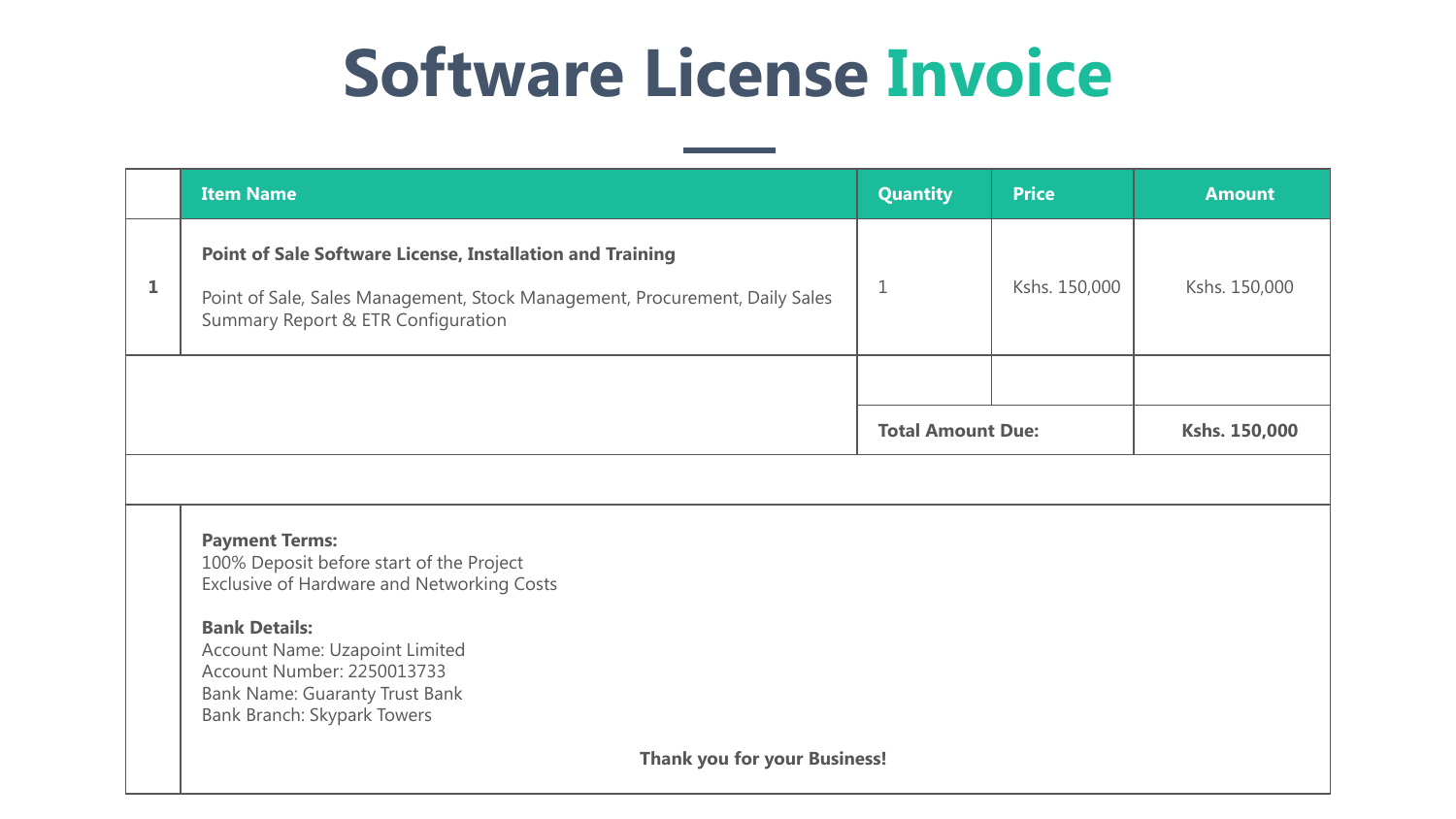## **Terms and Conditions**



#### **FIRST YEAR SOFTWARE LICENSE FEE**

**01** 100% Payment of Invoiced Amount before start of Project.



#### **ANNUAL SOFTWARE LICENSE FEE**

**02 30% of First Year Software License** Fee (100% Payment when due).



#### **EXCLUSIVE COSTS**

**03** Hardware Costs, Networking Costs. Travel, Meals and Accommodation Costs when project is out of Nairobi.



#### **PILOT PHASE SUPPORT**

**04** 1 week dedicated on site support. 3 weeks dedicated remote support.



#### **ANNUAL SUPPORT**

**05** Dedicated remote support during<br>
working hours. All support requests should be made through email.



**06** Training is Mandatory as per the training schedule. Additional training is Kshs. 2,000 per person.